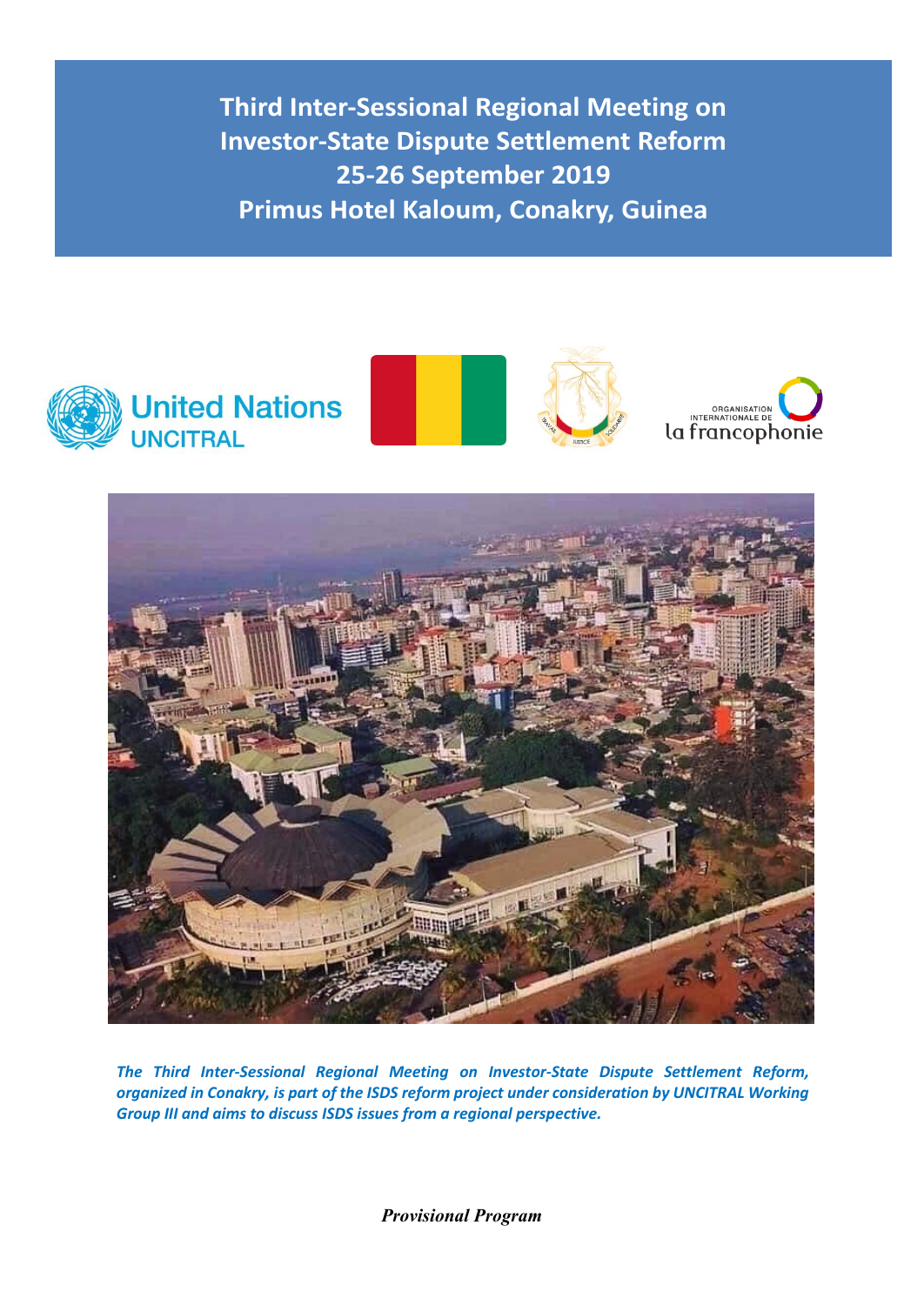



## **25 September 16:00 – 18:00 – Introductory Meetings**

## **16:00 – 16:15**

Introduction to ISDS reform Presentation by the UNCITRAL Secretariat, followed by questions & answers from delegations

## **16:15 – 17:15**

## *Panel I – Regional approaches to dispute settlement*

Moderator: Ansoumane Camara, *Special advisor to the Prime Minister, in charge of economy, finances and budget, Guinea*

#### Speakers:

- Dr. Boubacar Sidiki Diarrah, *Director of Legal Affairs, OHADA* OHADA Uniform Act on Arbitration (2017)
- Makane Moise Mbengue*, Professor of International Law, University of Geneva* ISDS provisions in the current negotiations of AfCFTA and in the Tripartite Free Trade Agreement (SADC, COMESA, EAC) (2015)
- Chrispas Nyombi, *Reader in International Commercial Law, Director of Research in Law, Canterbury Christ Church University*

### **17:15 – 18:15**

### *Panel II – On-going or recent reforms of ISDS*

Moderator: Eva Omotese, Deputy Director*, Federal Ministry of Justice, Abuja - Nigeria*

Speakers:

- Salim Moollan*, Chairman of UNCITRAL (2011), Delegate of Mauritius in Working Group III* Presentation of the legal framework on transparency in ISDS: UNCITRAL Rules on Transparency and Mauritius Convention on Transparency
- Aurelia Antonietti, *Senior Legal Adviser, International Centre for Settlement of Investment Dispute (ICSID) -* Presentation of the ongoing ICSID reform
- Prof Paul Obo Idornigie, *Acting Director General, Nigerian Institute of Advanced Legal Studies* The new generation of Bilateral Investment Treaties in Nigeria

#### **18:30 – 22:00**

Social event open to all representatives attending the Inter-Sessional Regional Meeting (*to be confirmed*)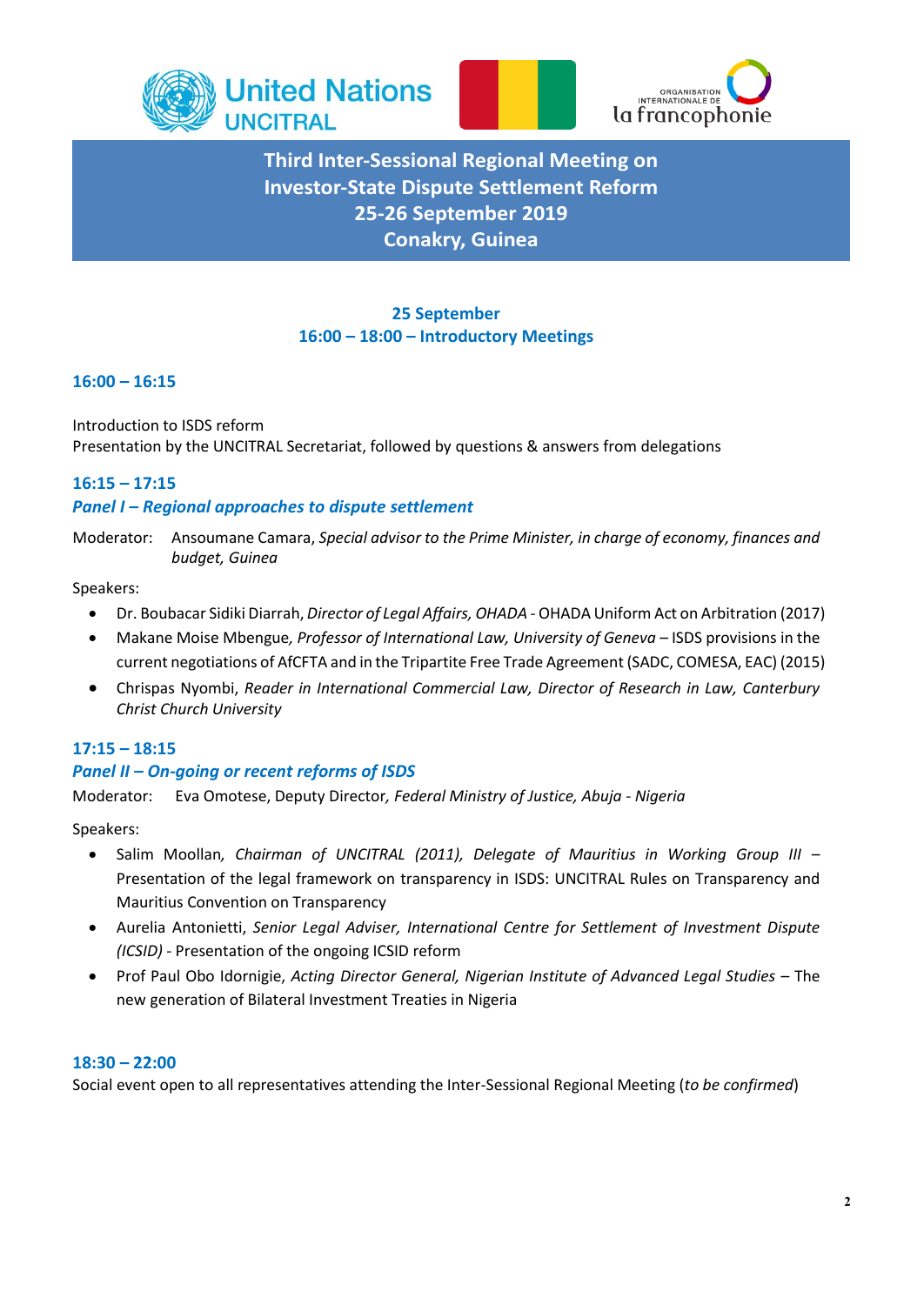



## **26 September**

## **09:00 – 09:40 OPENING CEREMONY - WELCOME ADDRESSES**

- Minister of Investments and Public-Private Partnerships, Republic of Guinea
- Representative of UNDP Guinea [TBD]
- Anna Joubin-Bret, Secretary, UNCITRAL
- H.E. M. Boubacar Issa Abdourhamane, Permanent Representative of the OIF to the African Union, International Organization of La Francophonie
- Opening of the Session, Representative of the Republic of Guinea [TBD]

## **FIRST SESSION MINISTERIAL ROUNDTABLE**

### **09:40 – 10:30**

Moderator: H.E. M. Boubacar Issa Abdourhamane, *Permanent Representative of the OIF to the African Union,International Organization of la Francophonie*

### Speakers

- H.E. M. Gabriel Curtis, *Minister of Investments and Public-Private Partnerships*, Republic of Guinea
- H.E. M. Abdoulaye Magassouba, *Minister for Mines and Geology, Republic of Guinea*
- H.E. M. Rene Bagoro, *Minister of Justice*, Burkina Faso
- H. E. M. Jean-Marc Grosgurin*, French Ambassador in Guinea,* France
- *[In the process of being updated]*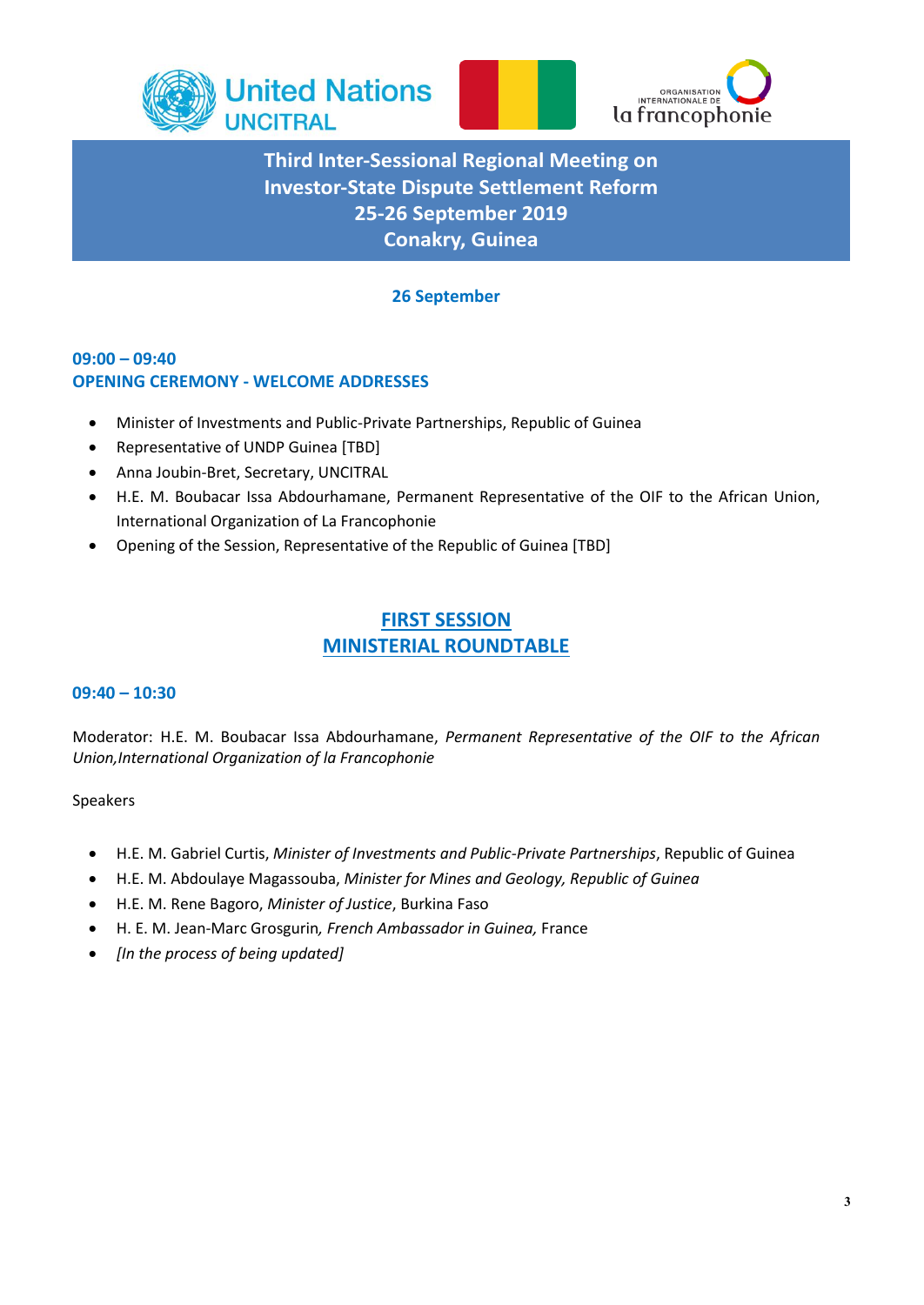



## **SECOND SESSION REFORM OPTIONS**

## **10:30 – 11:00**

## *Introductory presentations*

- André Abel Barry, *Program Officer, OIF -* Presentation of the discussions and conclusions of the capacity building workshop organized by the Organization of La Francophonie and the Government of Guinea (including a reminder of the concerns and issues identified),
- Shane Spelliscy*, Chair of UNCITRAL Working Group III, General Counsel and Director, Investment and Services Law, Global Affairs (Canada) -* Overview of concerns and issues identified by UNCITRAL Working Group III*,*

## **11:00 – 11:15 COFFEE BREAK**

## **11:15 – 12:45**

### *Roundtable*

*Detailed presentations and general discussions on the proposals for reform submitted to [Working Group III](https://uncitral.un.org/en/working_groups/3/investor-state)*

Moderator: Anna Joubin Bret, UNCITRAL Secretary

Presentation of proposals for reform submitted to Working Group III (see documen[t A/CN.9/WG.III/WP.166](https://uncitral.un.org/en/working_groups/3/investor-state) and [A/CN.9/WG.III/WP.166/](https://uncitral.un.org/en/working_groups/3/investor-state)Add.1) followed by comments and observations by delegates and participants.

Reform options considered by Working Group III:

- Multilateral advisory Centre
- Stand-alone review or appellate mechanism
- Standing first instance and appeal investment court
- ISDS tribunal members' selection, appointment and challenge
- Code of conduct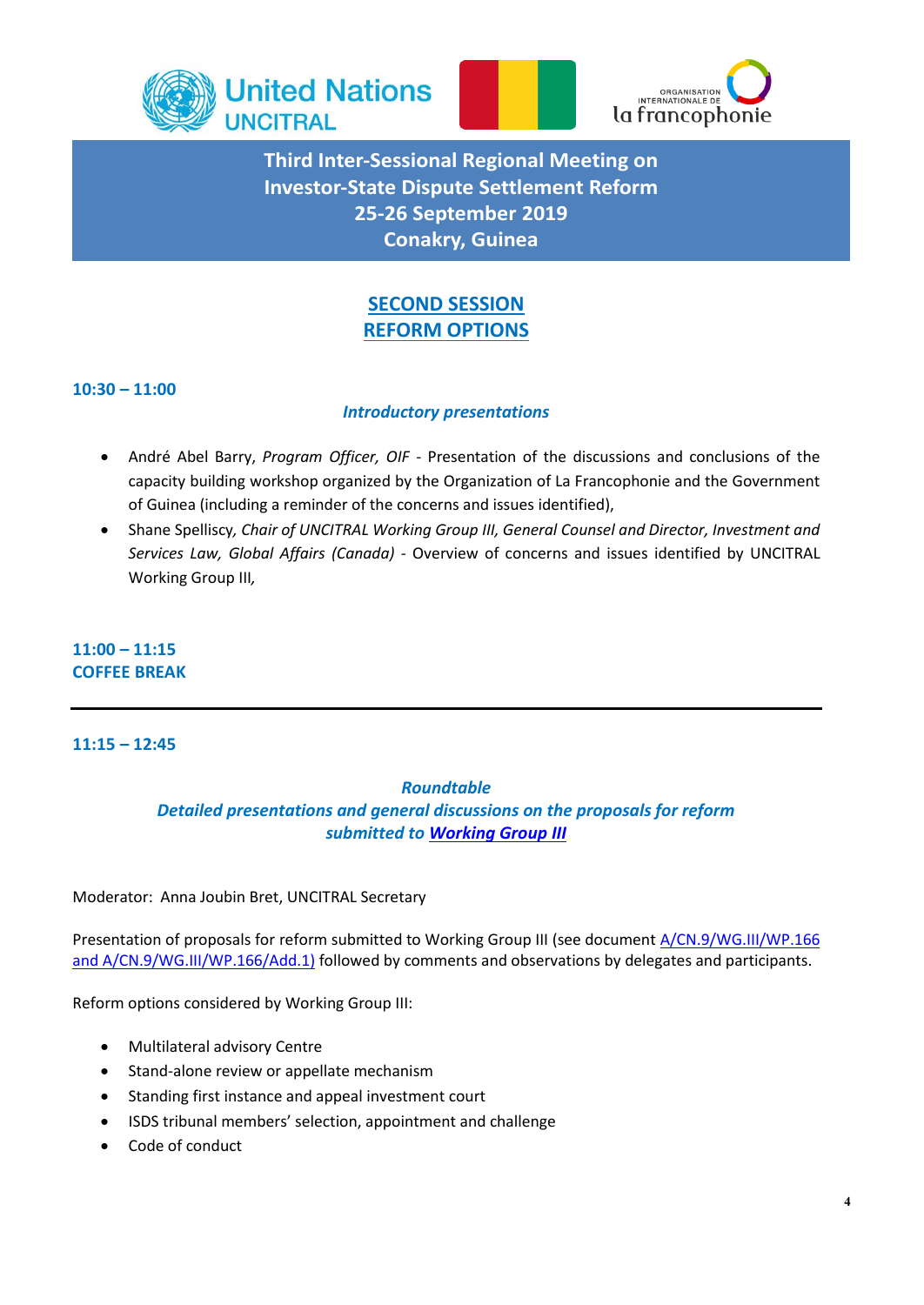



- Treaty Parties' involvement and control mechanisms on treaty interpretation
- Strengthening of dispute settlement mechanisms other than arbitration (mediation)
- Exhaustion of local remedies
- Procedure to address frivolous claims, including summary dismissal
- Multiple proceedings, reflective loss and counterclaims by respondent States
- Cost management and related procedures
- Third party funding
- Other reform options

Introduction to reform options by the following participants:

- Aurélia Antonietti, ICSID
- Mathias Audit, University Paris I Panthéon Sorbonne
- Colin Brown, European Union
- Anna Joubin Bret, UNCITRAL Secretariat
- Gaston Kenfack Douajni, Cameroon
- Judith Knieper, UNCITRAL Secretariat
- Emilia Onyema, London University
- David Probst, UNCITRAL Secretariat
- Shane Spelliscy, Canada
- Nicole Thornton, United-States of America
- Aminata Traoré, Mali

Following the presentation of each reform option, a general discussion will take place.

**12:45 – 13:45 LUNCH**

**13:45 – 16:00**

*Roundtable (continued)*

*16:00 – 16H30 Coffee-break* 

**16:30 – 17:15**